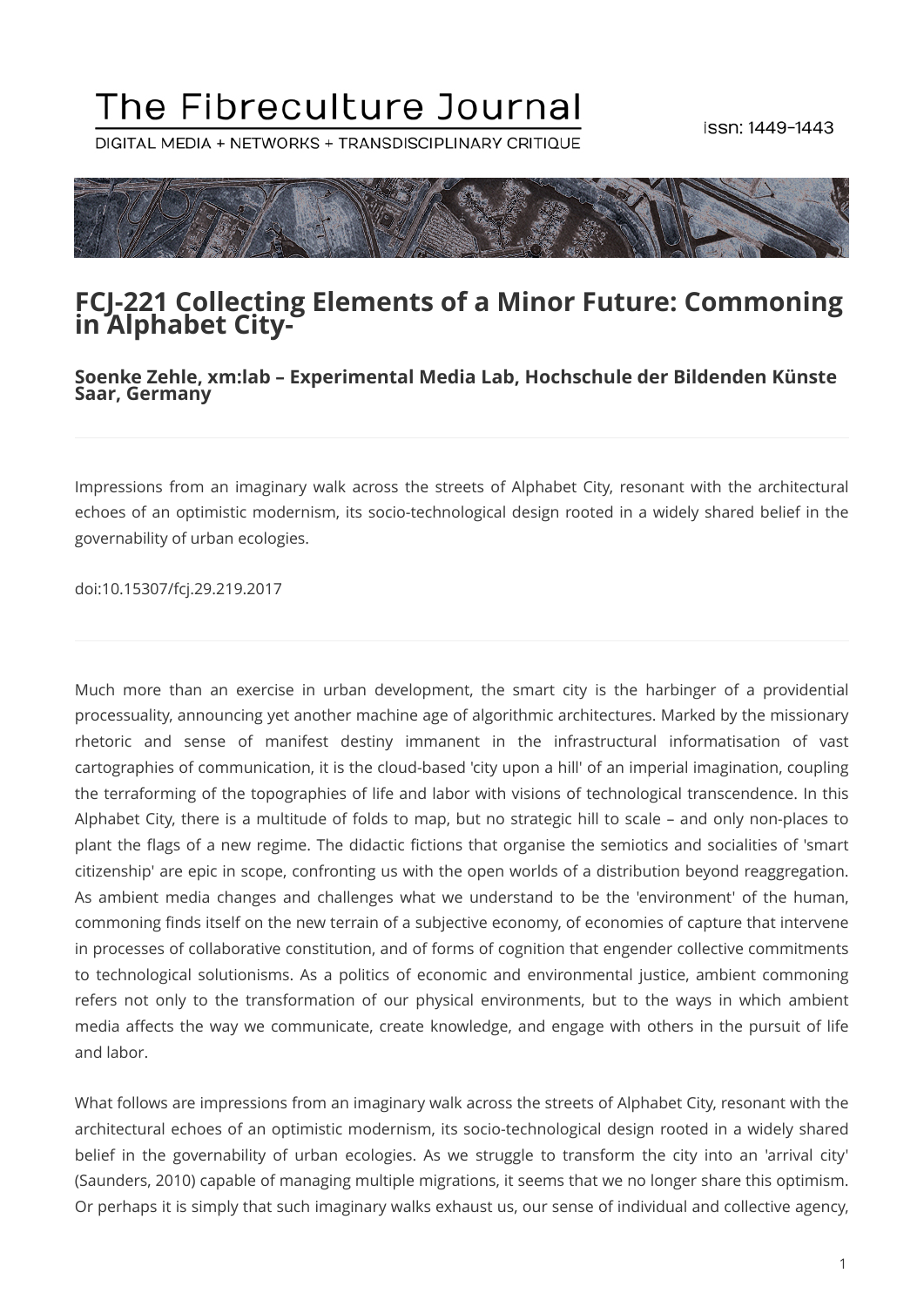allowing us to embrace both this exhaustion and an entropological sensibility (Stiegler, 2015) more at ease with dissipation than with determination, sharing a sense that distribution is not only a logistical assemblage but our condition. Whichever way we walk, we collect elements of a future fiction to sustain the story of an urban existence not eager to rival the epic narratives of technological empowerment as we, perhaps, simply prefer not to participate, opening ourselves to minor futures that are common rather than exceptional.

## **Z as in Zorns Lemma**

Since there is no linear order in the city of ambient media, we might as well start at the end, the imaginary end of an alphabet, the illusion of a finality. Hollis Frampton's visual essay creates a cartography based on the mise-en-scène of urban typographies (Scheffer et al., 2015a; 2015b). An aesthetic practice revolving around the experimental enmeshments of type and image, typemotion films combine the artistic conviction that film is the aesthetic practice best suited to comprehend the dynamics of the modern metropolis with an awareness of the operative role of writing as a cultural technique: 'So as we follow the movement of type in motion across more than a century of aesthetic experimentation, acts of reading scale our senses to comprehend the topologies across which our contemporary experience unfolds, less in terms of their role in processes of signification than in their role in our logics of existentialization' (Zehle, 2015: 240). And as we walk the streets of the contemporary media city, we cannot but immerse ourselves in its dynamic assemblages.

# **M as in Ambient Media**

Ambient media refers to the 'environmentalisation' of media: from media as (separate) tool to media as environment. The focus on 'ambience' captures the environmental character of media, but also recalls the holistic interest in the ethical implications of ambient media, shared by ambient intelligence pioneers but a minor concern in current ambient intelligence/pervasive computing/ubicomp research. Technologically, this shift is driven by a series of overlapping ICT developments, including the availability of real-time networking infrastructures and the deployment of sensor networks especially in urban contexts. In terms of interface design, the disappearance of media into our environments is a consequence of the shift from command line/graphic user interfaces toward natural user interfaces (gesture/touch, speech, eye/motion tracking). Economically, this shift is supported by new economies of capture and commodification aiming to integrate the data (exhaust) we generate into new value chains, including (in the US) the 'Big Five' (Amazon/Apple/Facebook/Google/Microsoft), a GE-led 'Industrial Internet' coalition (including AT&T, IBM, Cisco, and Intel) inspired by the analytics of infrastructure automation, and a corporate 'sharing' economy designed to operate below current regulatory thresholds of economic and environmental justice (Sterling, 2014 & Scholz, 2014). Politically, this shift has been supported by enthusiasm for big data and internet-ofeverything policies and strategies as well as the prioritisation of technological over cultural, economic or social innovation. Raising hopes for the democratisation of processes of governance, the arrival of ambient media continues to meet with growing resistance to private (commercial/corporate) and public (intelligence/security) surveillance (Schneier, 2015).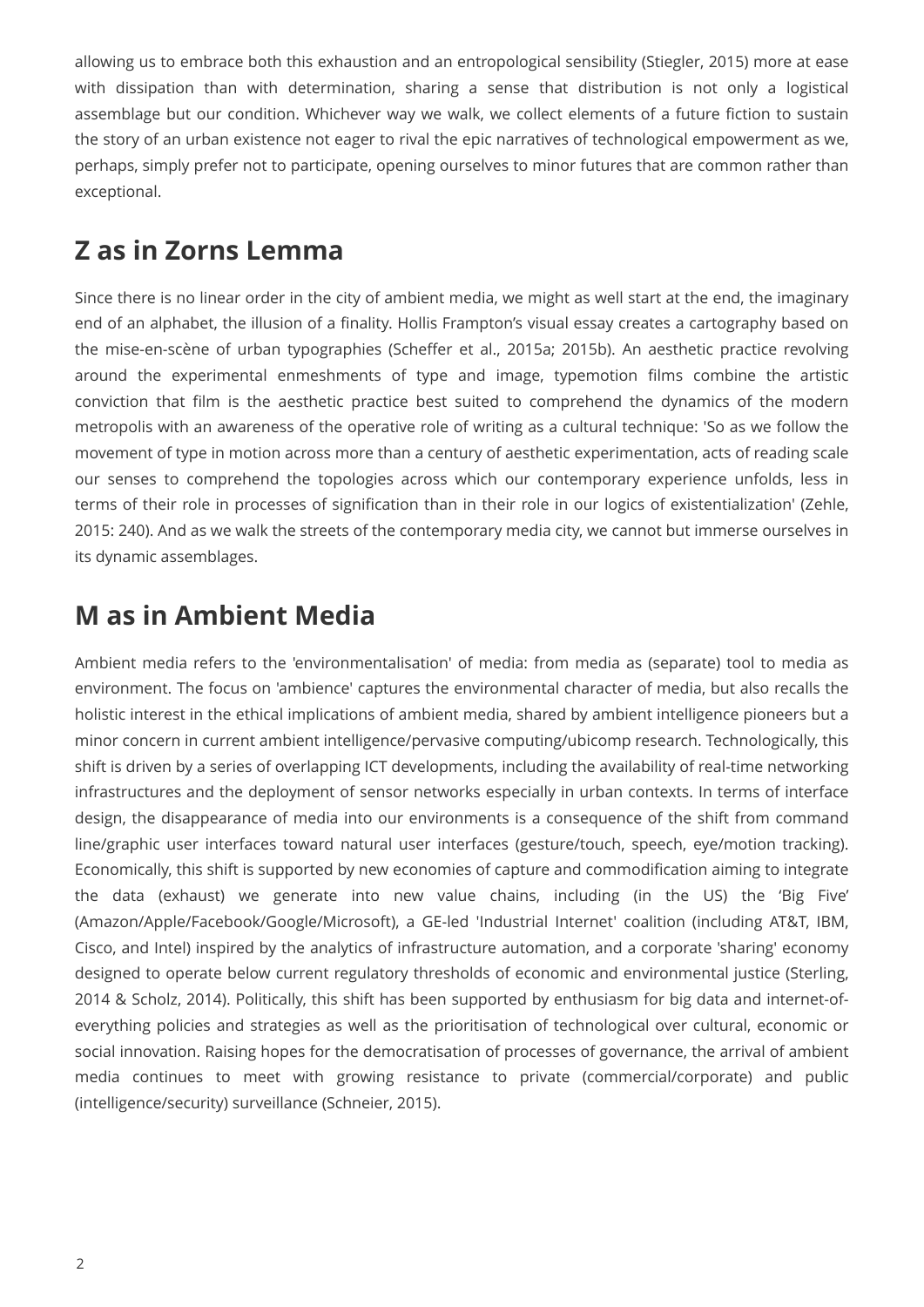# **D as in Distribution**

We lead lives ruled by distribution – as a logic, as a layer of technological systems design, as a logistical assemblage. Facilitated by new approaches to infrastructure studies, analyses of ambient media have drawn attention to the scope and structure of logistical systems. Comprehending the infrastructural socialities of a new era of surveillance-based services in logistical terms, they remind us of the primacy of distribution – of labor, of political sovereignty, of the technical object – in the design of supply chains, of forms of governance, of objects. The reaggregation of agency and accountability distributed across 'postpolitical' infrastructures (Wark, 2014) to reach the critical mass and thresholds of visibility required by a politics of representation is a struggle, if not considered an already lost battle. The fiction of real-time governance is an epic story with unknown beginnings, the endless series of an authoritarian machinism whose opening season we have always already missed. There will be no zero-latency democratic decisionmaking. Somewhat surprisingly, distribution confronts us with the limits of democracy, not only as the transcendental dilemma of distributive justice (Hardt and Negri, 2010) but of the sovereign logic of technological distribution. Less surprisingly, the despair is graspable across the digital society: What used to be the public sphere of agonistic encounters is now an empty parking lot next to a data center, a strip mall abandoned by ecommerce enthusiasts leaving room for little more than a mock trial of search algorithms. Of course, the nostalgia for agonistic encounters is rooted in a romance with the political. But it is an agon based on our comprehension of politics as aesthetic practice, perhaps in the form of a populist drama staged to put the sublime objects of a sensuous sociality into circulation (on Podemos, see Mouffe and Errejón, 2015), perhaps as situationist game of war striving to master lines of communication (on the Panama Papers, see Harding, 2016). We have no choice, it seems, but to accept the determination of sovereignty by distribution.

## **A as in Algorithmic Accountability**

Accountability is not a model of politics; it is, above all, a principle of design. So before we resign ourselves to popular fatalisms (we love the apocalypse and its decisionist designs of the political), we can and should subject the parameters and protocols of assessment and automation to public scrutiny (Pasquale, 2015) – if only to better comprehend the role of the semiotics of software in new regimes of governance (CFTC, 2016). Not, however, to simply rekindle the hopes of a new era of openness and transparency, where data is folded back into existing mechanisms of a politics of representation – access alone cannot change the fictions that organise the semiotics and socialities of algorithmicised agency. But even the modest approaches of algorithmic audits can already help us assess whether and which existing mechanisms established to guarantee information freedoms remain useful in strategies of ambient commoning; the same holds for the blockchainisation of such strategies (O'Dwyer, 2015). And of course we can take algorithms to court; we have taken animals to court (Fischer, 2005; Humphrey, 2002), and there might be a model there – not of getting algorithms to accept their guilt, but to elaborate the standards of human sociality in ways that facilitate our comprehension of the dispositions of machinic systems (Easterling, 2014).

# **E as in Experience Engineering**

To understand ambient media, we let go of the concept of agency as a capacity that is always already given and instead attend to the dynamics of subjective constitution – to the ways in which (ambient) media affect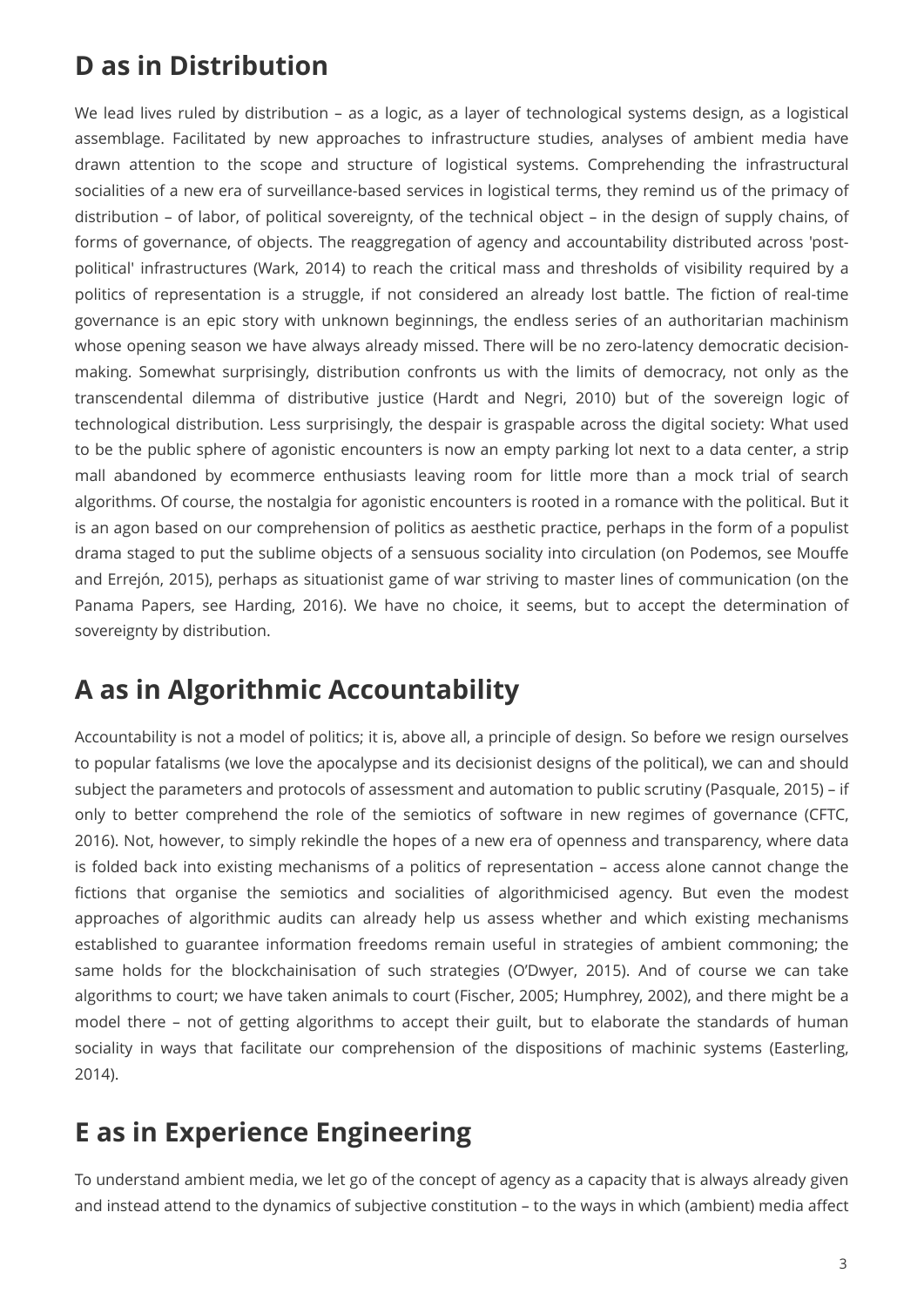our capacity for cognition and relation. As a condition and consequence of the individualisation and personalisation of digital goods and services, experience itself has become a key terrain of economic valorisation. The concept of a 'subjective economy' shifts attention from goods and services to the implications of these developments for individual personhood and the ways in which they constitute and constrain the agency of individual and collective subjects (Lazzarato, 2014). Because the subjective economy of ambient media operates on the commons of our affective and cognitive capacities for communication, commoning engages the question of access to the conditions of subjectivity. As the individual subject becomes the focus of new growth paradigms, the question of agency – its constitution, scope, and forms of articulation – acquires a new relevance as the subjective economy exhausts, exploits, and empowers us at the same time. The ambient commons is not only about standards or technologies open to multiple forms of reappropriation, but about who we become when we communicate.

# **C as in Ambient Commoning**

The idea of an ambient commons takes its point of departure our position in the subjective economy, combining attention to the transformation of experience with analyses of the infrastructural changes that make this transformation possible. An increase in individual freedom (especially if pursued by following the model of consumer choice) is not necessarily accompanied by an increase in social freedom: the freedom to have a say regarding the nature and number of choices available, the freedom to be involved in processes of collaborative creation. A commons is a general term for shared resources in which each user has an equal interest. Relations among users are based on collective governance frameworks of interdependence, cooperation and shared use rather than exclusive property rights. In the analysis of sustainability, the commons has been one of the most significant concepts, increasingly applied to computational environments. Long dominated by ahistorical accounts of the so-called 'tragedy of the commons' (overuse as a consequence of the absence of regulation, an 'absence' that effectively ignored the rich tradition of governance systems based on neither state nor market), contemporary analyses have emphasised commoning as a form of collective self-determination aimed at maintaining and reproducing commons for present and future use. Because its cultural, economic and political conditions of possibility are distributed and regulated across multiple layers of governance, a commons is always both local and translocal. A focus on the enclosure of the ambient commons broadens the horizon of analysis beyond the digital society and the short history of ambient media, linking contemporary practices of commoning to the archive of historical practices of self-determination and collective governance (De Angelis and Harvie, 2014).

#### **T as in Cultural Technique**

Since ambient media confronts us with a new set of environmental concerns, we need to comprehend media both as a set of discrete technologies (subject to co-design, reappropriation, and collective governance) and a condition, changes in which call for a more comprehensive politics of sustainability. As core dynamic of such a politics, ambient commoning can be understood as a cultural technique. Rather than struggling against the hegemony of technological innovation, we should politicise its optimistic faith in technological solutions, if only to concretely engage with the limitations of a technological solutionism. Or to conclude that we need even more technological innovation – but not on the level of objects, rather on the level of the cultural techniques that organise their constitution and couple them with others actors in chains of operation. The concept of cultural technique has been adapted from the domain of agricultural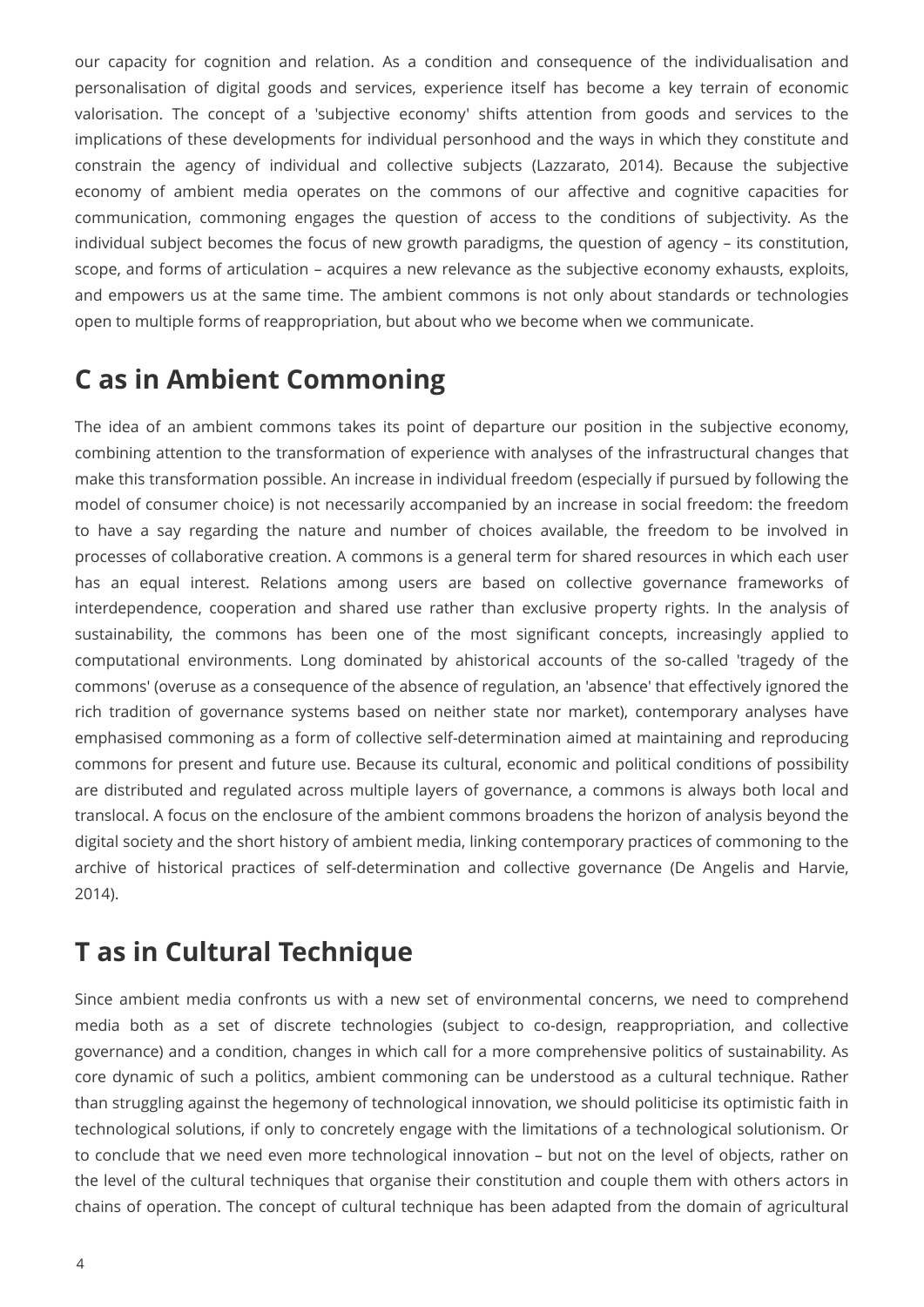engineering to address processes of cultural constitution and counter the analytical tendency to explore the symbolic rather than the material (ontological) dimensions of culture (Siegert, 2015). As such, cultural technique offers a way to acknowledge the cultural, economic and social registers of commoning and comprehend multiple articulations of resistance and resource governance. Such a cultural technique is both hybrid in its adaptation of existing practices and perspectives, and distributed across different political forms and practices. The concept of cultural technique resonates with philosophical accounts of the coevolution (or co-originarity) of technology and the human, a point of departure for analyses of the physiological and psychological implications of the environmentalisation of media. In cities like Bologna (Foster and Iaione, 2016) or Barcelona (Utratel, 2016), a new generation of urban policymakers is already engaging these dynamics through commons-based techniques of urban governance.

# **U as in Complete Users**

Above and beyond the nostalgia of craft and custom manufacture (and the unexpected return of undead creative industries frameworks), one of the effects of new maker movements has been to expand the horizon of digital literacies – acknowledging the need to shift from the 'critical use' of existing infrastructures to their co-design, and perhaps even more importantly, encouraging us to hold on to the figure of the 'complete user' envisioned in the comprehension of computation as a general purpose technology (Lialina, 2012). If the tentative tale of a common city is to have any chance of countering the massively-multichannel fictions of the city of capture, we will need concepts of comprehensive agency at the core of our storytelling. The figure of the Anthropocene has been suggested to help imagine the fullestpossible scope of human agency across spatial and temporal scales; maybe the complete user is simply another figure for the human living under the condition of distribution. And if a polyamourous operating system can embark on a quest for self-knowledge and the zen of technology (Jonze, 2014), why shouldn't we, aided by xenofeminist enthusiasm regarding the reconfigurability of the human machine?

## **I as in Seamful Interfaces**

If we begin to comprehend a medium at the time of its disappearance (the instant institutionalisation of digital humanities notwithstanding, media theory is always limited by its own epistemic latencies), it seems that given the healthy state of interface theory, interfaces are about to disappear. It so happens, however, that the current state of interface design is less interested in complete users than one would expect, given the endless string of empowerment commercials that accompany product releases. The environmentalisation of media has been driven by a focus on experiences that prioritises seamlessness to the extent that both the 'inter' and the 'action' parts of interaction are about to disappear from view. Embraced by pioneers of ubiquitous computing who already anticipated the becoming-invisible of computational technologies (Weiser, 1991), the idea of seamlessness stresses the intuitive interaction with computational systems. Moving toward natural user interfaces (touch, speech, eye-tracking), designers have successfully expanded the range of users by lowering the thresholds for interaction. At the same time, new thresholds have been created through closed hard- and software systems offering use based on a take-it-or-leave-it model. The disappearance of seams is, then, perhaps more usefully understood in the crude terms of political economy rather than the flashy idioms of UX design. Instead of imagining ambient media as a seamless space of frictionless communication, imagine it as a bordered space of conflict and recall that what is cast as friction in visions of 'frictionless capitalism' (Gates, 1996) or 'frictionless experience' (Zuckerberg, in Eldon, 2011) is the conflictual dynamic to be engaged by commoning strategies.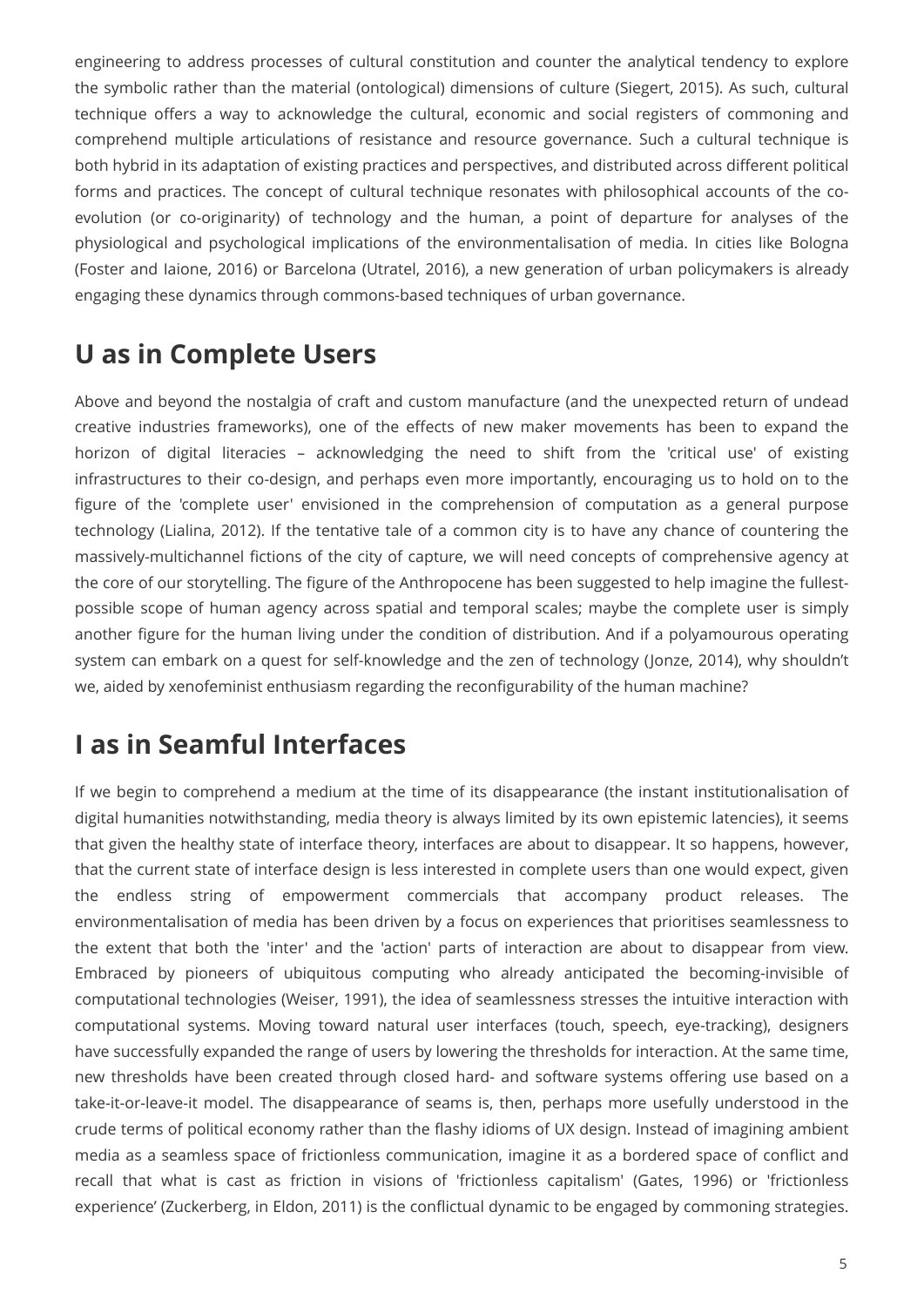Because interfaces are experience architectures, the valorisation of 'invisible interfaces', a major element in the environmentalisation of media and an influential aesthetic principle, has far-reaching normative implications. Seamless rather than 'seamful' design approaches focus on constraining (in the name of efficiency, freedom, and simplicity rather than control) the powers and potentialities of the 'complete user' implied in the comprehension of computing as a general purpose technology. 'Seamful' design strategies are to 'invisible design' what experimental film is to continuity editing, that is, a form of aesthetic resistance to the disappearance of the work and workings of montage. Whereas seamless invisible design makes work (and with it alternative forms of agency and expression) disappear, the seam is the potential site of a politics. The distribution of power lines and the location of power plants have already been focal points of political contestation, suggesting that whenever infrastructures become visible, they also become graspable as potential objects of a politics. Such terrains of common experience are a reminder of the direct link between shared use and infrastructural design. Hiding the materiality of technical systems not only limits our capacity to use them in creative ways. It also regulates access to the very means involved in our individual and collective self-constitution.

## **E as in Common Ecologies**

While ambient media is a rather recent development, we are already aware of its ecological and social costs: natural resource exhaustion, increasing energy use, rebound effects of mass consumption that outpace any efficiency gains, new waste streams, occupational health and safety concerns across supply chains and workplaces, and the need for sustainable design – all of which have been the focus of electronics activism (Good Electronics Network). Commoning cuts across and couples ecologies, not least because in our experience they already flow together. Rights to informational self-determination and rights to non-toxic technologies, for example, are not exercised in different worlds. Their separation is not a given but an effect of governance by different epistemological and political regimes – concern over climate change notwithstanding, we continue to analyse and govern 'the economy' and 'the environment' by separate institutions. The existence of the common is not the result of a choice, to embrace and enact different theories of property, for example. The commonality of ecological effects is an irreducibly collective experience; we cannot but share this space of continuity. And the deterritorialising discharge from electricity generation and electronics production, for instance, not only cuts across the geographies of sovereignty – toxic dusts, flows, and seepages also remind us of the leakiness of our conceptual containers. We do not have to create the common, it already exists as material actuality.

# **P as in Parametric Politics**

In the sense of commoning as a cultural technique that links actors and objects in new chains of operation, to engage in remaking this world of ambient media is to envision a redesign of its operational infrastructures. A comprehensive imagination of urban infrastructures as dynamic system brings into view the protocols and parameters that define these operations. This can mean building on maker and design thinking approaches as well as embodied cognition research for hands-on methods to imagine and codesign new interfaces that can operate as sites of commoning and commons-based production, but also the codes of new currencies aiming to reorganise the distribution of wealth (Terranova, 2014) in the common city. And because attention to the transformation of agency necessarily includes the transformation of labor, a parametric politics must address both economic and environmental justice. The separation of the politics of labor and those of the environment, one of the consequences of our collective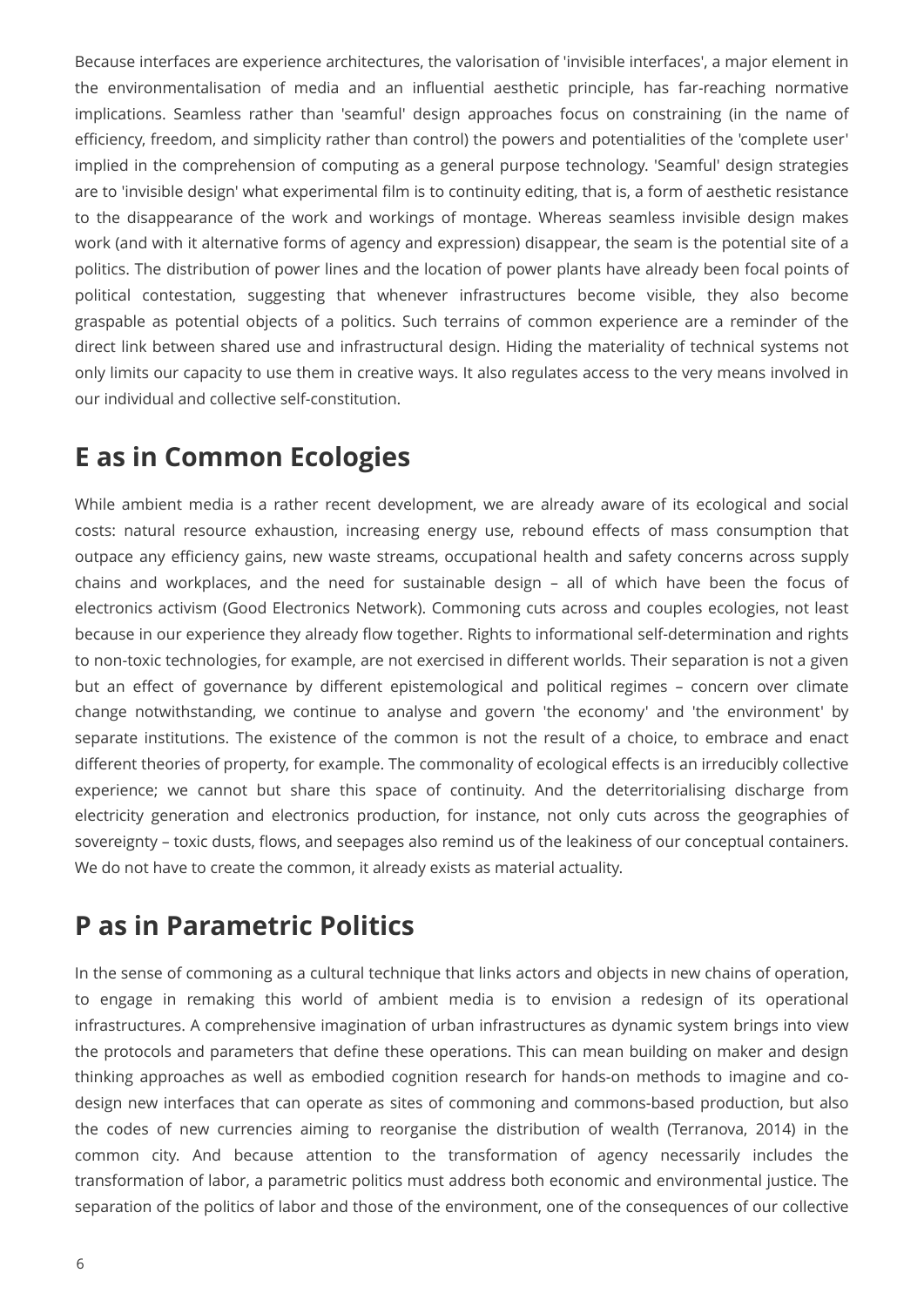insistence on culture-nature distinctions, does not make sense in the context of ambient commoning.

To focus on walking is to evoke figures such as the flâneur or the Lettrist dérive, surrounding our strolls across the sentient semiospheres of the 'smart city' with an appropriate atmosphere of nostalgia but also return to walking as a practice of self-distribution. Such walks are, necessarily, a hybrid experience, as we cease to pit analog and digital spaces against each other since we no longer expect dichotomous discretisations to secure realms of experience. The 'we' that emerges is, perhaps, the accidental we of collectivities encountered in the course of roaming the streets of our cities, perhaps also the we of early dystopian accounts of total transparency that expand our sense of contemporaneity beyond current articulations of computationality (Zamyatin, 1924). The subject of these experiences is not simply an I, and its horizon much wider than that organised by a 'quantified self' engaged in economies of optimisation. We need the space of a we, whatever the we, to create conceptual constellations that can facilitate our exploration of the enmeshment of our expression with the a-signifying semiotics of machinic communication. From the becoming-mobile of our gaze, explored in the serial photography of Charles Malville that accompanied the Haussmanisation of Paris, the street photography pioneered by Eugene Atget, or the modernist mise-en-scène of urban experience in the city symphonies of Calvalcanti, Strand and Sheeler, or Vertov to our current engagement with the 'nonconscious cognition' (Hayles, 2014) of the machinic systems sustaining the sentient city of infrastructural informatisation: to walk the streets is to encounter Alphabet City on the ground level, as an aleatory alphabet that announces the possibility of a shared story even without a full sense of its plots and protagonists, of its storytelling architecture.

The 'epic struggle' (Sterling, 2014) for the future of environmental media also calls for stories that comprehend the 'total configurations' (Rams, 1976) that cut across processes of technical and subjective constitution, stories that reimagine design on the level of institutions. We are in the process of creating of tools to facilitate such storytelling – infrastructure studies train our analytical gaze to follow the constitution of technical objects across vast supply and value chains, software studies and analyses of the subjective economy teach us how to comprehend the mixed semiotics of semi-autonomous systems, the vision of an 'extrastatecraft' (Easterling, 2014) reminds us that we cannot simply map the dynamics of collective selfdetermination onto the matrices of state, market, and civil society, the geologisms of the Anthropocene encourage us to reflect on the reach of human agency beyond 'smart citizenship'. At the same time, there is no need to rival the epic scope so characteristic of the empowerment narratives that have accompanied the environmentalisation of media. We already know there is no outside: all consequences of our actions remain in the same space of shared experience. In this context, the role of the figure of the ambient commons is not only to suggest new cartographies of this shared space. It challenges the spatial imagination of our sense of the political. And as we live in this space, scaling our senses above and beyond the horizon of micropolitical solutionisms, there is no need to subsume such sensing to a new master narrative, as even minor fictions can be turned into a series of minor futures.

## **Biographical Note**

Drawing on perspectives from comparative literature, philosophy, and translation, Zehle's research interests include the role played by media architectures in framing our communicative modes of relation. Lecturer in Media Theory at the Academy of Fine Arts Saar, he also co-initiated and currently works as managing director of the academy's xm:lab - Experimental Media Lab.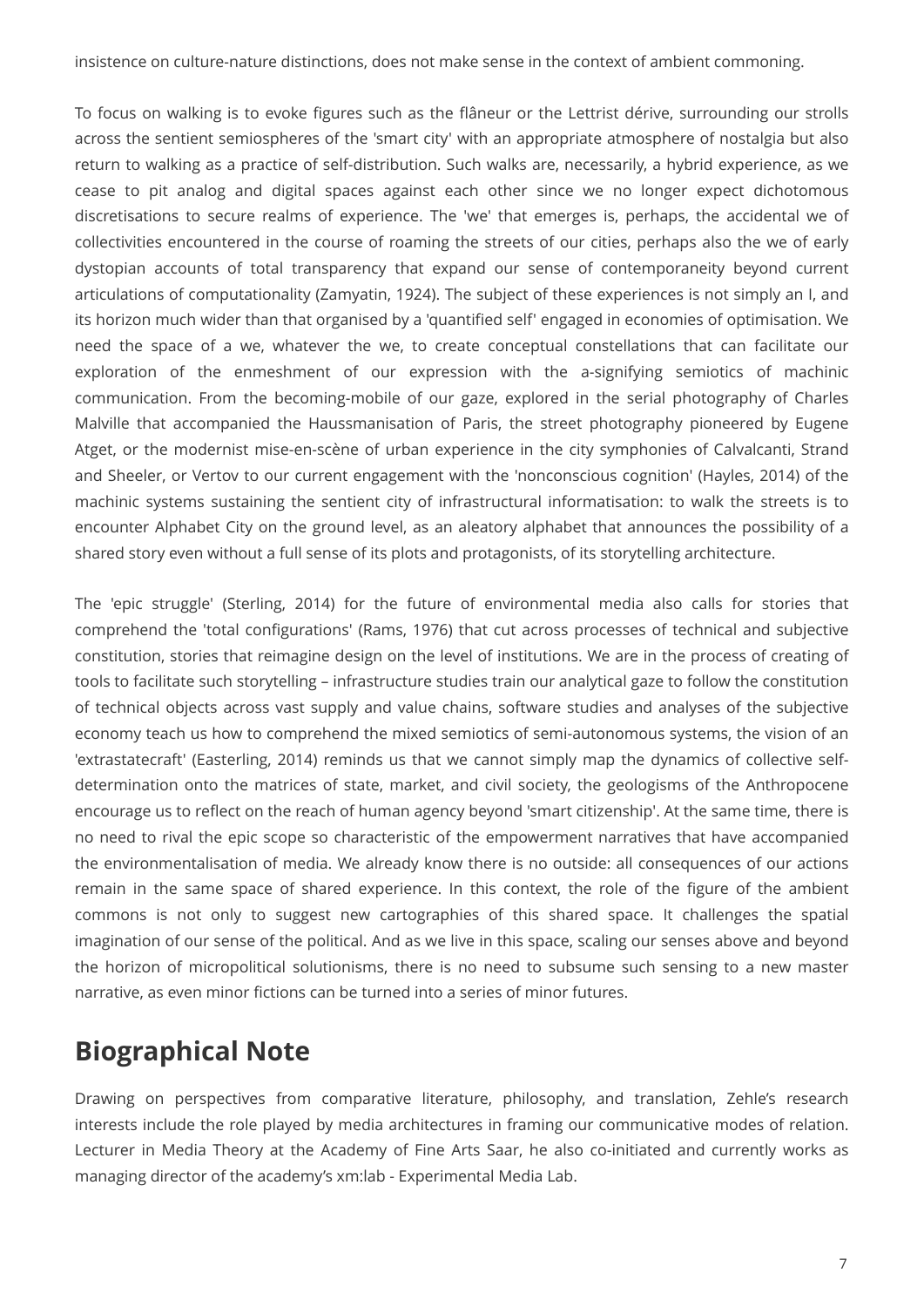#### **References**

- CFTC. 'Staff Roundtable: Elements of Proposed Regulation Automated Trading', transcript, (Washington, D. C.: US Commodity Futures Trading Commission, 2016), [http://www.cftc.gov/PressRoom/Events/opaevent\\_cftcstaff061016](http://www.cftc.gov/PressRoom/Events/opaevent_cftcstaff061016)
- De Angelis, Massimo, and Harvie, David. 'The Commons', in Martin Parker, George Cheney, Valery Fournier and Chris Lan (eds) *The Routledge Companion to Alternative Organization* (New York: Routledge, 2014), 280-294.
- Easterling, Kelly. *Extrastatecraft: The Power of Infrastructure Space* (New York: Verso, 2014).
- Eldon, Eric. 'Live Blog: Facebook's f8 Developer Conference 2011 Keynote', Adweek (September 22, 2011),<http://www.adweek.com/digital/live-blog-facebooks-f8-developer-conference-2011-keynote/>
- Fischer, Michael. *Tierstrafen und Tierprozesse zur sozialen Konstruktion von Rechtssubjekten* (Muenster: LIT Verlag, 2005).
- Foster, Sheila R., and Iaione, Christian. 'The City as a Commons', *Yale Law and Policy Review* 34 (2016), 281-349, [http://papers.ssrn.com/sol3/papers.cfm?abstract\\_id=2653084](http://papers.ssrn.com/sol3/papers.cfm?abstract_id=2653084)
- Gates, Bill. *The Road Ahead*. Rev. ed. (London: Penguin, 1996).
- Good Electronics: International Network on Human Rights and Sustainability in Electronics, <http://goodelectronics.org/>
- Harding, Luke. 'What are the Panama Papers? A guide to history's biggest data leak' (The Guardian, April 05, 2016), [https://www.theguardian.com/news/2016/apr/03/what-you-need-to-know-about-the](https://www.theguardian.com/news/2016/apr/03/what-you-need-to-know-about-the-panama-papers)[panama-papers](https://www.theguardian.com/news/2016/apr/03/what-you-need-to-know-about-the-panama-papers)
- Hardt, Michael, and Negri, Antonio. *Commonwealth* (Cambridge: Harvard University Press, 2010).
- Hayles, N. Katherine. 'Cognition Everywhere: The Rise of the Cognitive Nonconscious and the Costs of Consciousness', *New Literary History* 54.2 (Spring 2014), 199-220.
- Humphrey, Nicholas. *The Mind Made Flesh: Essays from the Frontiers of Psychology and Evolution* (Oxford: Oxford University Press, 2002).
- Jonze, Spike, et al. *Her* (2014).
- Lazzarato, Maurizio. *Signs and Machines: Capitalism and the Production of Subjectivity* (Los Angeles: Semiotext(e), 2014).
- Lialina, Olia. 'Turing Complete User' (2012), [http://contemporary-home-computing.org/turing](http://contemporary-home-computing.org/turing-complete-user/)[complete-user/](http://contemporary-home-computing.org/turing-complete-user/)
- Mouffe, Chantal; Errejón, Íñigo. *Construir pueblo: Hegemonía y radicalización de la democracia* (Barcelona: Icario editorial, 2015).
- O'Dwyer, Rachel. 'The Revolution Will (Not) be Decentralised: Blockchains', *Commons Transition*, 11 June (2015),<http://commonstransition.org/the-revolution-will-not-be-decentralised-blockchains/>
- Pasquale, Frank. *Black Box Society: The Secret Algorithms that Control Money and Information* (Cambridge: Harvard University Press, 2015).